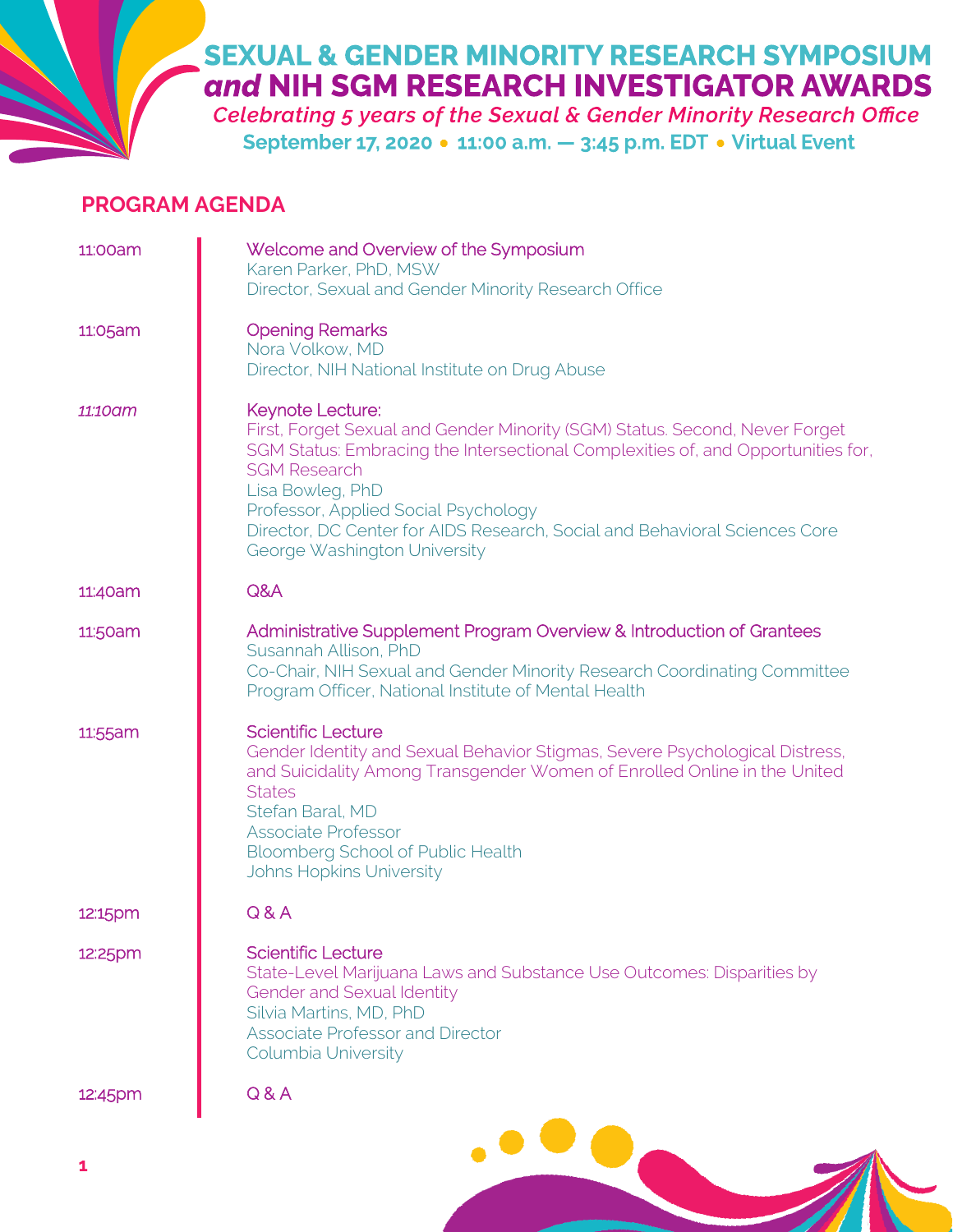| 12:55pm            | <b>Scientific Lecture</b><br>SHARE-MORE <sub>2</sub> - Experiences, Perceptions and Knowledge of Bladder Health: A<br>CBPR study of Transgender Women and Non-Binary Femme People<br>Cecilia (Cec) Hardacker, MSN, RN, CNL<br>Director of Education<br><b>Howard Brown Health</b>                                                                 |
|--------------------|---------------------------------------------------------------------------------------------------------------------------------------------------------------------------------------------------------------------------------------------------------------------------------------------------------------------------------------------------|
| 1:15pm             | Q & A                                                                                                                                                                                                                                                                                                                                             |
| 1:25pm             | Introduction to the NIH Intramural Research Program<br>Sharon Milgram, PhD<br>Director, NIH Office of Intramural Training and Education                                                                                                                                                                                                           |
| 1:30pm             | <b>Scientific Lecture</b><br>Cancer in Transgender Individuals<br>Sarah Jackson, PhD<br>Postdoctoral Fellow, National Cancer Institute                                                                                                                                                                                                            |
| 1.40 <sub>pm</sub> | Q & A                                                                                                                                                                                                                                                                                                                                             |
| 1:45pm             | Introduction of Investigator Awards Program & Introduction of Awardees<br>Kate Winseck, MSW<br>Member, NIH Sexual and Gender Minority Research Coordinating Committee<br>Public Health Advisor, Office of Disease Prevention                                                                                                                      |
| 1:50pm             | Early-stage Investigator Awardee Scientific Lecture<br>Advancing Cardiovascular Science in Sexual and Gender Minority Populations<br>Billy Caceres, PhD, RN, AGPCNP-BC<br>Assistant Professor, Program for the Study of LGBT Health<br>Columbia University School of Nursing                                                                      |
| 2:10pm             | Q & A                                                                                                                                                                                                                                                                                                                                             |
| 2:20 <sub>pm</sub> | Early-stage Investigator Awardee Scientific Lecture<br>Identifying Risk and Protective Factors for Alzheimer's Disease and Related<br>Dementias Among Sexual and Gender Minority Older Adults<br>Jason Flatt, PhD, MPH<br>Assistant Professor, Social and Behavioral Program<br><b>School of Public Health</b><br>University of Nevada, Las Vegas |
| 2:40 <sub>pm</sub> | Q & A                                                                                                                                                                                                                                                                                                                                             |
| 2:50 <sub>pm</sub> | <b>Distinguished Investigator Scientific Lecture</b><br>Continuing to Move the Field of LGBT Health Research Forward<br>Ronald D. Stall, PhD, MPH<br>Professor and Associate Chair for Science, Department of Behavioral and<br><b>Community Health Sciences</b><br><b>School of Public Health</b><br>University of Pittsburgh                    |
|                    |                                                                                                                                                                                                                                                                                                                                                   |